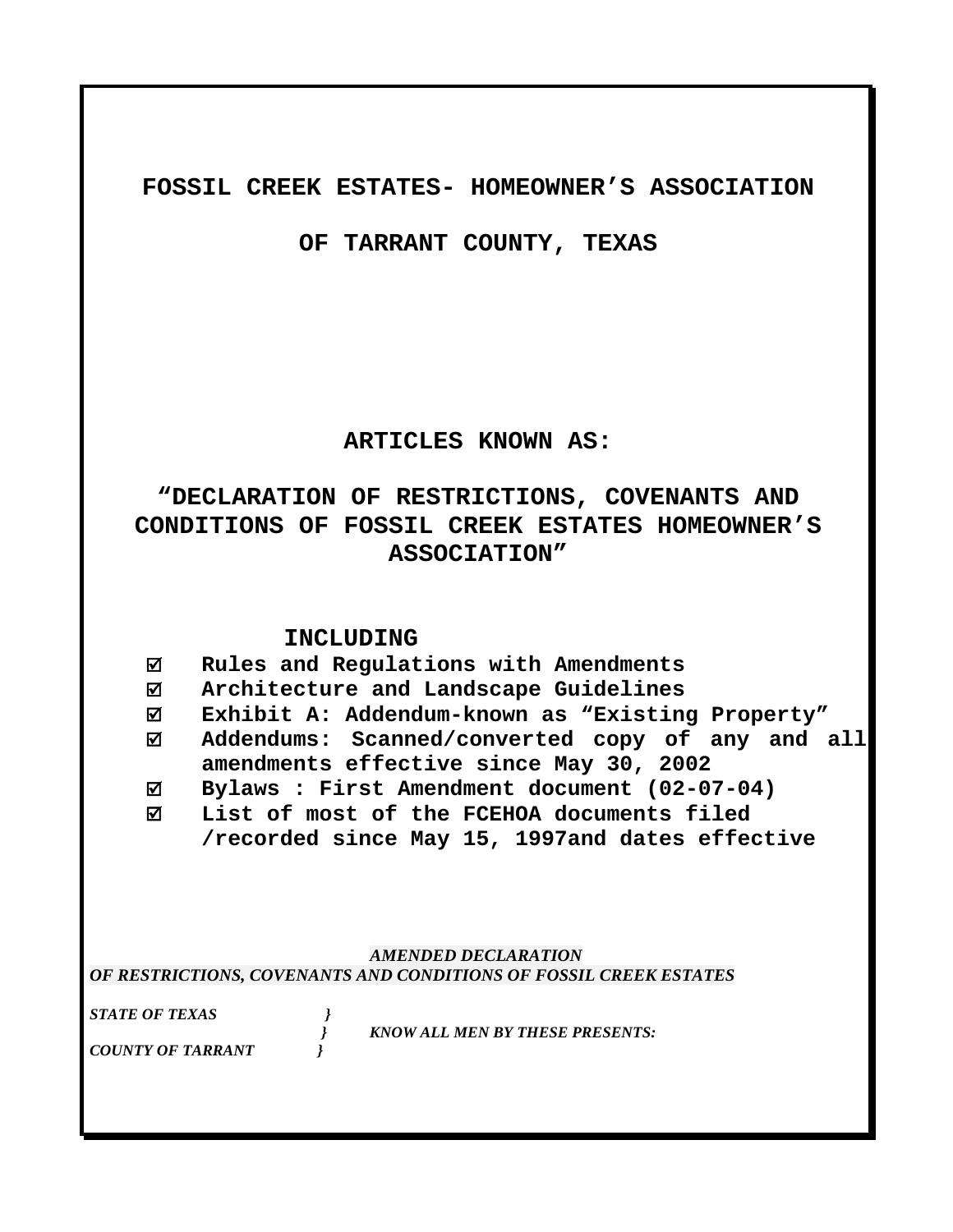**WHEREAS,** Developer is the owner of the *real property* in Tarrant County Texas, *described in Article II, Section 1, of this Declaration* and desires to create thereof a planned community with open spaces and other common facilities for the benefit of the said community; and

**WHEREAS**, Developer desires to provide for the preservation of the values and amenities in said community and for the maintenance of said open spaces and other common facilities, and to this and desires to subject the real property described in *Article II, Section 1*, to the covenants, restrictions, conditions, easements, charges and liens hereinafter set forth, each and all of which is and are for the benefit of said property and each owner thereof; and

**WHEREAS**, Developer has deemed it desirable for the *efficient preservation of the values and amenities in saidcommunity to create an agency to which should be delegated and assigned the powers of maintaining and administering the community properties and facilities and administering and enforcing the covenants, restrictions and conditions and collecting and disbursing the assessments and charges hereinafter created*; and

**WHEREAS,** Developer has caused or will cause to be incorporated under the *laws of the State of Texas as a nonprofit corporation*, *Fossil Creek Estates Homeowner's Association. Inc*., for the purpose of exercising the functions aforesaid; and

**WHEREAS,** Developer previously adopted that certain Declaration of Restrictions, Covenants and Conditions of Fossil Creek Estates dated May 15, 1997 and recorded as document number D197098500 in the Real Property Records of the Office of the Clerk of Tarrant County, Texas, as amended in that certain Amended Declaration of Restrictions, Covenants and Conditions of Fossil Creek Estates dated September 18, 1997, and recorded on September 26, 1997, at Volume 12922, Page 202, Real Property records of the Office of the Clerk of Tarrant County, Texas.

**WHEREAS,** *Section 11 of Article IX* therein provides that the Developer, at its sole discretion, *may amend or change the covenants or restrictions therein with the consent of at least fifty-one percent (51%) of the outstanding votes of the Association;* and

**WHEREAS,** *more than 51% of the outstanding votes of the Association consent to the amendments* herein set forth, and the Developer, joined by the other Owner or Owners signing below, hereby amend and restate the Declaration, which, as amended, is referred below as the "Declaration"; and

**NOW, THEREFORE,** Developer declares that the *real property described in Article II, Section 1*, shall be held, transferred, sold, conveyed and occupied subject to the covenants, restrictions, conditions, easements, charges and liens (sometimes referred to herein as "restrictions, covenants and conditions") hereinafter set forth.

### *ARTICLE I DEFINITIONS*

*SECTION 1***.** The following words, when used in *this Declaration or any supplemental Declaration* (unless otherwise indicated) shall have the following meanings:

- *(a.)* **"***Association***"** shall mean and refer to *Fossil Creek Estates Homeowners' Association, Inc*., its successors and assigns.
- *(b.)* **"***Properties***"** shall mean and refer to all Existing Properties and additions thereto, as are subject to this Declaration or any Supplemental Declaration.
- *(c.)* **"***Common Properties***"** shall mean and refer to those areas of land shown on any recorded subdivision plat of The Properties and intended to be devoted to the common use and enjoyment of the members of *the Association*.
- *(d.)* **"***Lot***"** shall mean and refer to any plot of land shown upon any recorded subdivision plat of The Properties, with the exception of Common Properties as herein defined.
- *(e.)* **"***Living Unit***"** shall mean and refer to any portion of a building situated upon The Properties designed and intended for use and occupancy as a residence by a single family.
- *(f.)* [Intentionally deleted]
- *(g.)* **"***Owner***"** shall mean and refer to the record Owner, whether one or more persons or entities, of the fee simple title to any Lot or Living Unit which is a part of The Properties, including purchasers under contract from Developer, but notwithstanding any applicable theory of the mortgage, shall not mean or refer to the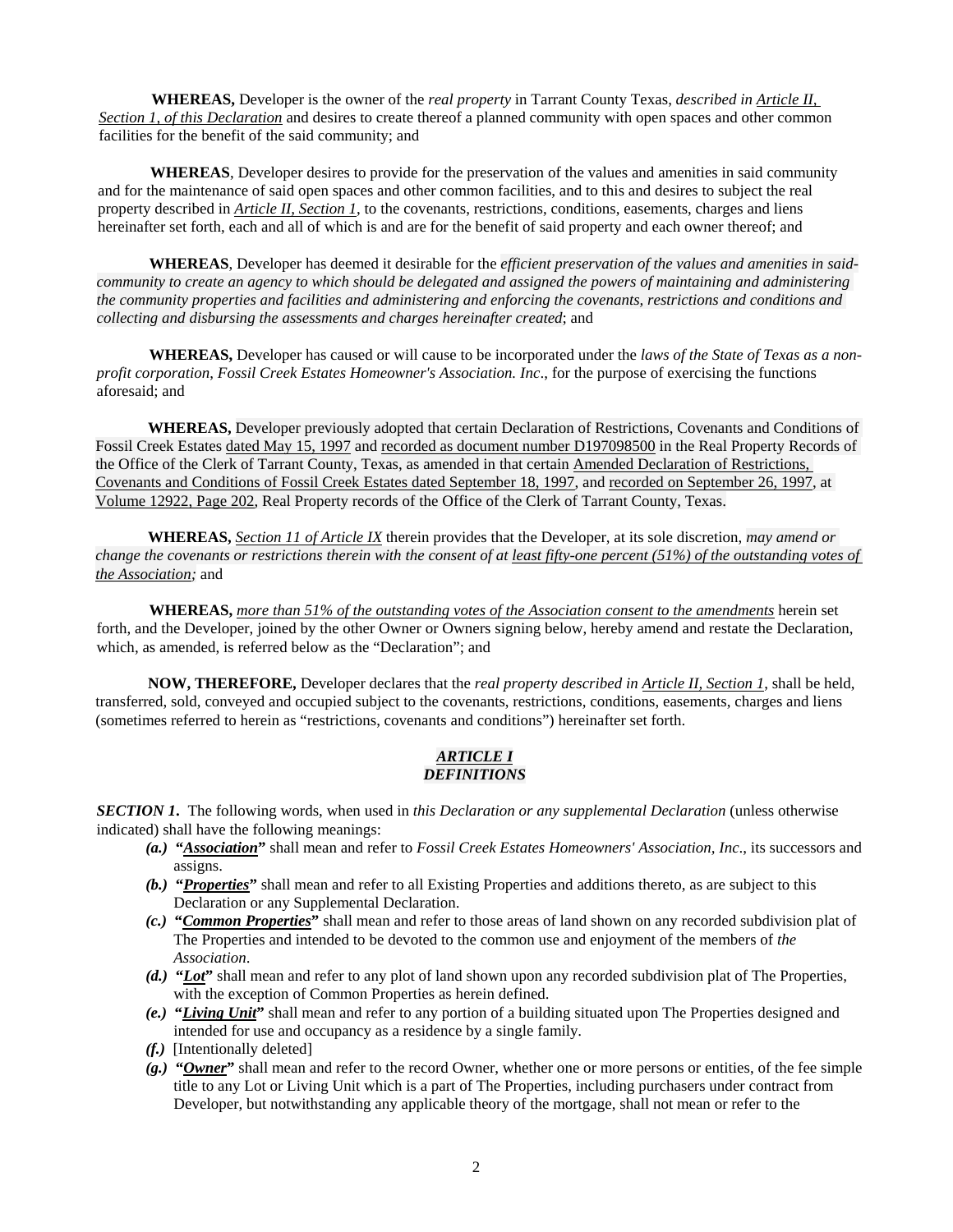mortgagee unless and until such mortgagee has acquired title pursuant to foreclosure or any proceeding in lieu of foreclosure.

- *(h.)* **"***Member***"** shall mean and refer to every person or entity that holds *membership in the Association*.
- *(i.)* **"***Developer***"** shall mean and refer to Fossil Creek Partners. Ltd., its heirs, successors and assigns.

#### *ARTICLE II PROPERTIES SUBJECT TO THIS DECLARATION: ADDITIONS THERETO*

*SECTION 1***.** *EXISTING PROPERTY***.** The real property which is and shall be held, transferred, sold, conveyed and occupied subject to this *Declaration is located in Tarrant County, Texas*, and is more particularly described as follows: See *Exhibit A* attached hereto and incorporated here for all purposes, all of which properly shall hereafter be referred to as "Existing Property".

### *ARTICLE III ASSOCIATION, ORGANIZATION AND MANAGEMENT*

*SECTION 1.**BOARD of DIRECTORS***.** The *Board of Directors of the Association shall consist of not less than three (3) or more than nine (9) members, the exact number to be fixed in accordance with the provisions of the Bylaws.*

*SECTION 2***.** *CLASSES of MEMBERS***.** *The Association* shall have two classes of voting membership:

- *(a.) Class A:* Class A members shall be all Owners with the exception of the Developer. Class A members shall be entitled to one (1) vote for each Lot which they own. When more than one person holds record title to a Lot, all such persons shall be members of *the Association;* however, the vote for such Lot shall be exercised as they, among themselves determine, *but in no event shall more than one vote be cast with respect to any such Lot.*
- *(b.) Class B:* Class B members shall be the Developer. The Class B member shall have a total number of votes equal to one (1) more than the total number of votes of the Class A members combined; provided; however, at the time that the total number of Lots owned by the Class A members first equals or exceeds four (4) times the total number of Lots owned by the Class B member, the Class B member shall at all times thereafter be entitled to only one (1) vote for every Lot owned by it.

*SECTION 3. OTHER MEMBERSHIP PROVISIONS. Each Owner of the Lot shall be a member of the Association, and such membership shall continue so long as such person or entity continues to be an Owner*. The membership of an Owner in *the Association* shall be appurtenant to and may not be separated from record ownership of any Lot, and the transfer of any membership in *the Association* which is not made as a part of a transfer of a Lot shall be null and void. *Ownership of a Lot shall be the sole qualification of being a member of the Association*. *Each Owner shall comply with all rules and regulations as established by the Association from time to time*.

*SECTION 4. RIGHTS AND POWERS of ASSOCIATION. The Association shall have the duty to maintain, insure, and pay all taxes and assessments* on (or reimburse Developer for same) all common areas on the Land and shall have the right, power, and authority to do any act which is consistent with or required by the *provisions of this Declaration or the Bylaws*, whether the same be expressed or implied, including but not limited to the following:

- *(a.)* The power to promote the health, safety, and welfare of the Owners of the Lots.
- *(b.)* The power to exercise all of the powers and privileges and to perform all of the duties and obligations of the Corporation as set forth in the *Declaration and Bylaws of the Corporation*.
- *(c.)* The power to fix, levy, collect, and enforce payment of any charges or assessments as set forth in the Declaration and to pay all expenses in connection with such charges or assessments. All office expenses, and all other expenses incidental to the conduct of the business of the Corporation, including all licenses, taxes, or governmental charges levied or imposed against the property of the Corporation.
- *(d.)* The power to acquire (by gift, purchase, or otherwise), own, hold, improve, build on, operate, maintain, convey, sell, lease, transfer, to dedicate for public use, or otherwise to dispose of real personal property in connection with the affairs of the Corporation.
- *(e.)* The power to borrow money, to mortgage, to pledge, to deed in trust, or to hypothecate any or all of the Corporation's real or personal property as security for money borrowed or debts incurred. The power to keep accounting records with respect to all activities and operations of the Corporation.
- *(g.)* The power to contract with and employ others for maintenance and repair.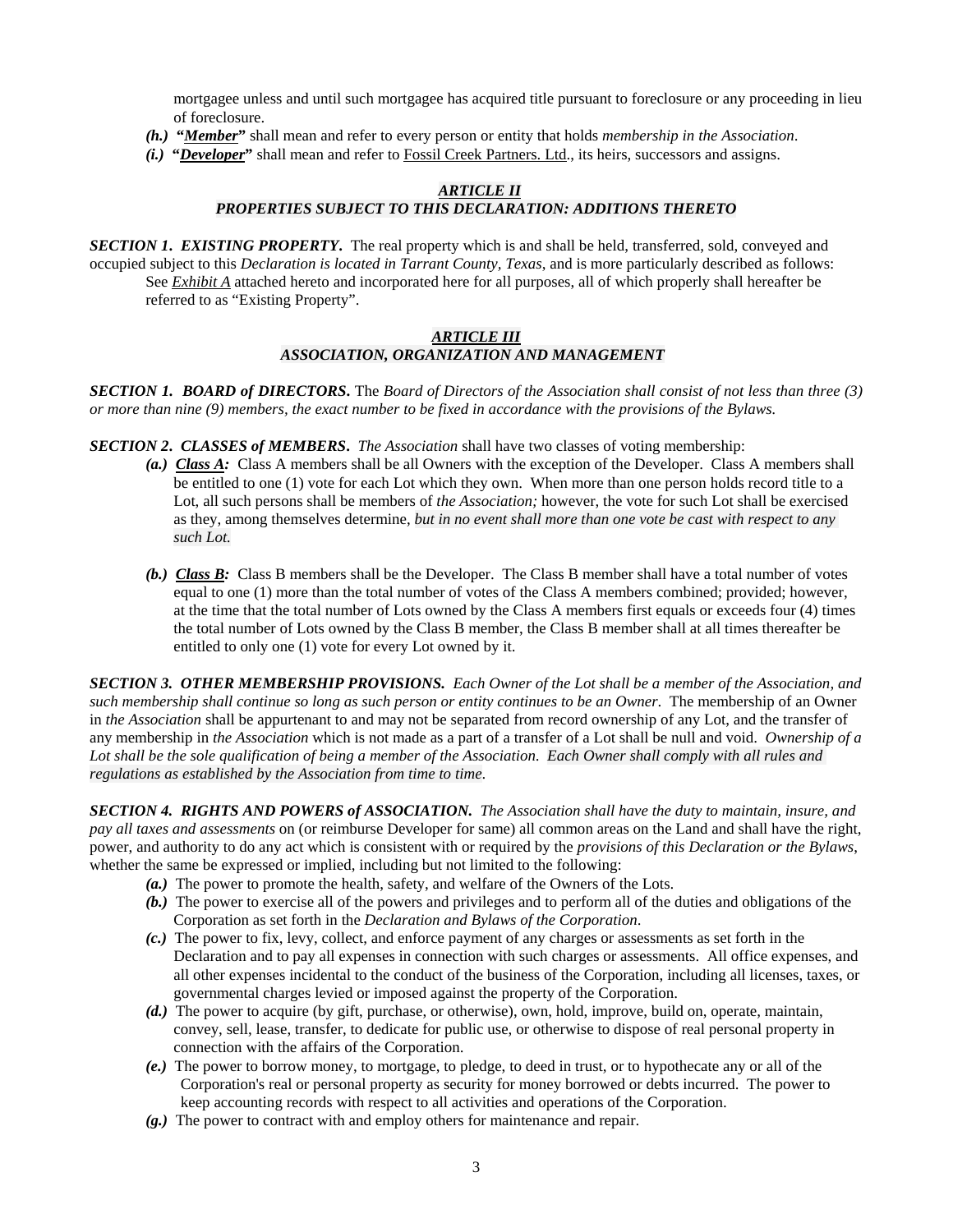- *(h.)* The *power to adopt rules and regulations concerning the operation* of the Corporation.
- *(i.)* The *power to appoint a management company to operate the Corporation*.
- *(j.)* The power to have and to exercise any and all powers, rights, and privileges that a corporation organized under the Texas Non-Profit Corporation Act by law may now or at a later time have or exercise.
- *(k.)* The power to act in the capacity of principal, agent, joint venturer, partner, or otherwise.

*SECTION 5. ENFORCEMENT OF DECLARATION.**The Association*, *through the Board of Directors*, *shall have the right to enforce this Declaration, except and to the extent that the right to enforce certain provisions hereof has been granted to the Architectural Control Committee, whether expressly or by implication*. If the *Board of Directors shall fail or refuse to enforce this Declaration for an unreasonable period of time*, after written request to do so, then *any aggrieved Owner may enforce this Declaration on his own behalf by appropriate action*, whether in law or in equity.

### *ARTICLE IV PROPERTY RIGHTS IN COMMON PROPERTIES*

*SECTION 1. MEMBERS' EASEMENTS OF ENJOYMENT*. Subject to these terms, conditions and provisions hereof, every Member shall have a right and easement of enjoyment in and to the Common Properties, and such easement shall be appurtenant to and shall pass with the title to every Lot or Living Unit. In addition, any member may delegate, in accordance with the *Bylaws of the Association*, his right and easement of enjoyment to members of his family, his guests, his tenants, or contract purchasers who reside on The Property.

*SECTION 2. TITLE TO COMMON PROPERTIES. Developer may retain the legal title or easements to the Common Properties until such time as it no longer owns any Lots*. *The Association* shall pay or reimburse Developer for taxes, insurance premiums, and maintenance relating to the Common Properties.

*SECTION 3. DECORATIVE FENCING.* In addition to the other common areas defined herein, the Common Properties shall include decorative fencing around a portion of the perimeter of The Properties and a portion of the Common Property. *The design and materials of construction and/or repair of the said decorative fence shall be approved by the Architectural Control Committee*.

## *ARTICLE V*

### *COVENANT FOR MAINTENANCE ASSESSMENTS*

*SECTION 1. CREATION OF THE LIEN AND PERSONAL OBLIGATION OF ASSESSMENTS.* Developer, for each Lot or Living Unit owned by him within The Properties, hereby covenants, and each Owner of any Lot or Living Unit by acceptance of a deed therefore, whether or not it shall be so expressed in any such deed or other conveyance, shall be deemed to covenant and agree to pay to the Association: *(1)* annual assessments of charges, *(2)* special assessments for capital improvements, such assessments to be fixed, established and collected from time to time as hereinafter provided. Such annual and special assessments, together with such interest thereon and costs of collection thereof as hereinafter provided shall be a charge on the land and shall be a continuing lien upon The Property against which each such assessment is made. Each such assessment, together with such interest thereon and cost of collection thereof, and reasonable attorneys' fees, shall also be the personal obligation of the person who was the Owner of such property at the time when the assessment fell due. Separate annual or special assessments shall be made upon each Lot or Living Unit whether or not there is more than one Living Unit per Lot.

*SECTION 2. PURPOSE OF ASSESSMENTS.* The *assessments levied by the Association shall be used, exclusively for the purpose of promoting the recreation, health, safety and welfare of the residents in The Properties, and, in particular, for the improvement and maintenance of properties, services and facilities devoted to this purpose and related to the use and enjoyment of the Common Properties* and of the homes situated upon, or appurtenant to the Properties, *including, but not limited to, the payment of taxes and insurance thereon, and repair, replacement and additions thereto, and for the cost of labor, equipment, materials, management and supervision thereof*.

*SECTION 3. ANNUAL ASSESSMENTS.*The *Board of Directors* of the *Association* shall *possess the right, power, and authority to establish the amount of the annual assessments sufficient in its judgment to pay when due all charges and expenses related to the operations of the Association*. Annual assessments shall be payable by each Owner *within 30 days after the Association sends an invoice* for the annual assessment to such owner. *The Developer, however, shall not pay any annual or other assessments on its Lots owned until the year 2002. No consent or approval of the Owners shall be required*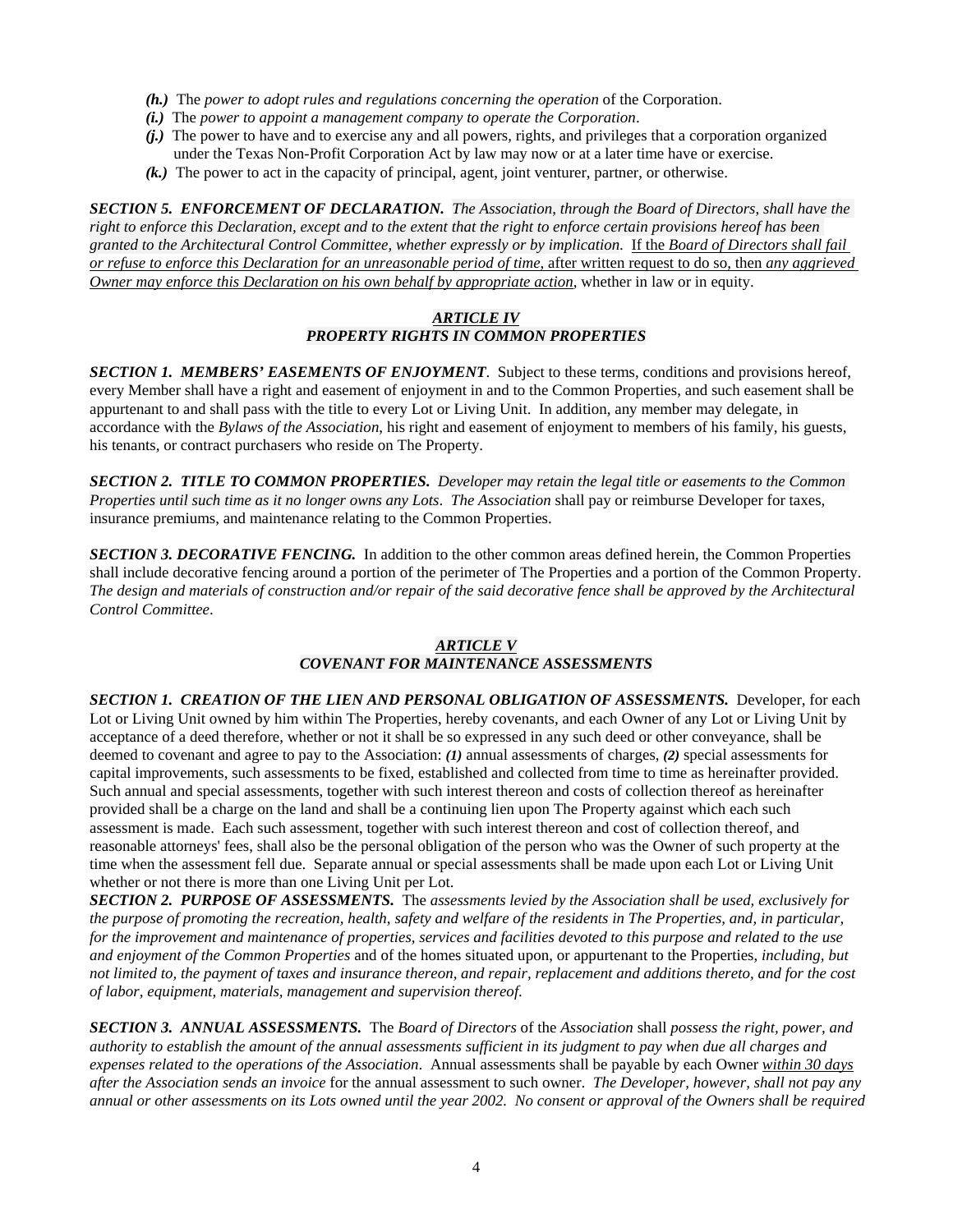*for the establishment of the amount of the annual assessments by the Board of Directors of the Association* as contemplated by this Section.

*SECTION 4. SPECIAL ASSESSMENTS FOR CAPITAL IMPROVEMENTS.* In addition to the annual assessments authorized by *Section 3* hereof, *the Association may levy* in any assessment year a special assignment, applicable to that year only, for the purpose of defraying, in whole or part, the cost of any construction or reconstruction, unexpected repair or replacement of a described capital improvement upon the Common Properties, including the necessary fixtures and personal property related thereto, provided that any *such assessment shall have the assent of 66 2/3 percent of the votes of each Member who has voted in person or by proxy at a meeting duly called for such purpose, written notice of which shall be sent to all Members not less than thirty (30) days nor more than sixty (60) days in advance setting forth the purpose of the meeting.* 

### *SECTION 5. QUORUM FOR ANY ACTION UNDER SECTION 4.*

The Quorum for any action authorized by *Section 4* shall be as follows:

- *(a.)* At the first meeting called as provided in *Section 4* hereof, the *presence at the meeting of Members or of proxies entitled to cast 51 percent of all the votes of the membership shall constitute a quorum.*
- *(b.)* If the *required quorum is not forthcoming at any meeting*, another meeting may be called subject to the notice requirements set forth in *Section 4* and the required quorum at any such subsequent meeting *shall be one-half (1/2) of the required quorum at the preceding meeting,* provided that *no such subsequent meeting shall be held more than sixty (60) days following the preceding meeting.*

*SECTION 6. DUE DATE OF ASSESSMENTS.* The *annual assessments* provided for herein shall become due and payable on the 1st day of January after the commencement day herein *above* set out and the due date of any special assessment under *Article V Section 4* hereof *shall be fixed* in the resolution authorizing such assessment, the *Board of Directors may, at its option, change the annual assessments* to semi-annual, quarterly, or monthly assessments and determine the due date thereof.

*SECTION 7. DUTIES OF THE BOARD OF DIRECTORS.* The *Board of Directors of the Association* shall, upon the commencement date herein provide *prepare a roster of The Properties and assessments applicable thereto which shall be kept in the office of the Association, and shall be open to inspection by any Owner*. *Written notice of the initial assessment and of any subsequent changes therein shall be forthwith sent to every Owner subject thereto*. *The Association* shall upon demand at any time furnish to any Owner liable for said assessment a certificate in writing signed by an officer of the Association, setting forth whether said assessment has been paid. A reasonable charge may be made by the *Board* for the issuance of such certificate and such certificate shall be conclusively evidence of payment of any assessment therein stated to have been paid.

*SECTION 8. EFFECT OF NON-PAYMENT OF ASSESSMENT:* Personal Obligations of Owner; Lien; Remedies of Association. *If the assessments are not paid on the date when due, then such assessments shall become delinquent* and shall, together with such interest thereon and cost of collection thereof as hereinafter provided, forthwith become a continuing lien on The Property which shall bind such property in the hands of the then Owner, his heirs, devisees, personal representatives and assigns. The personal obligation of the then Owner to pay such assessment, however, shall remain his personal obligation for the statutory period and shall not pass to his successors in title unless expressly assumed by them. If the *assessment is not paid within thirty (30) days after the due date*, the assessment *shall bear interest* from the *date of delinquency at the rate of ten percent (10%) per annum,* and *the Association* may bring an action at law against the Owner personally obligated to pay the same or to foreclose the lien against The Property, and there shall be added to the amount of such assessment the cost of preparing and filing the petition in such action, and in the event a judgment is obtained, such judgment shall include interest on the assessment as above provided, and a reasonable attorney's fee to be fixed by the Court, together with costs of the action. No Owner may waive or otherwise escape liability for the assessments provided for herein by non-usage, of the Common Properties or abandonment of his property.

*SECTION 9. SUBORDINATION OF THE LIEN TO MORTGAGES.* The lien of the assessments provided for herein shall be subordinate to the lien of any mortgage or mortgages now or hereafter placed upon The Properties subject to assessment; provided, however, that such subordination shall apply only to the assessments which have become due and payable prior to a sale or transfer of such property pursuant to a decree of foreclosure or any other proceeding in lieu of foreclosure. Such sale or transfer shall not relieve such property from liability for any assessments thereafter becoming due nor from the lien of any such subsequent assessment.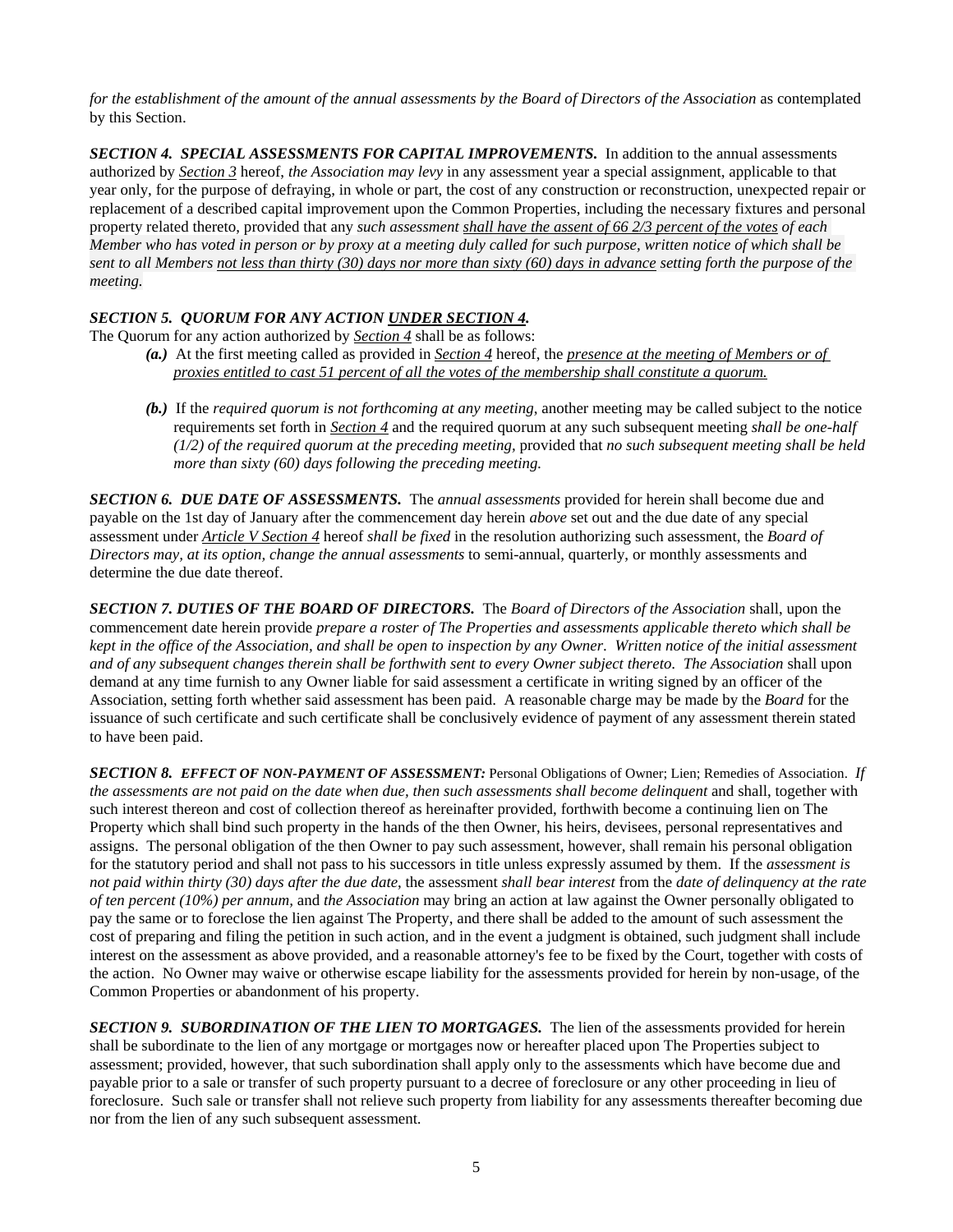*SECTION 10. EXEMPT PROPERTY.* The following property subject to this Declaration *shall be exempt* from the assessments, charges and lien created herein:

- *(a.)* All properties to the extent of any easement or any other interest therein dedicated and accepted by the local public authority and devoted to public use.
- *(b.)* All Common Properties as defined in *Article 1, Section 1*, hereof.
- *(c.)* All properties exempted from taxation by the laws of the State of Texas, upon the terms and to the extent of such legal exemption.

*Notwithstanding any provisions herein, no land or improvements devoted to dwelling use shall be exempt from said assessments, charges or liens*.

### *ARTICLE VI ARCHITECTURAL CONTROL*

*SECTION 1.* The Developer hereby appoints an *Architectural Control Committee* (herein so called), which *shall consist of three (3) members*, who shall be appointed by the Developer. All matters before the *Architectural Control Committee* shall be *decided by majority vote* of its members. *After the Developer conveys the last Lot owned by the Developer, the Association shall assume all of the rights and powers of the Architectural Control Committee and shall exercise same, through the Board of Directors, in the manner herein provided.* In the event of the death, incapacity or resignation of a member of the *Architectural Control Committee*, the successor for such member shall be appointed by the majority of the remaining members of the *Architectural Control Committee* if such death, incapacity or resignation occurs on or before the Developer conveys the last Lot owned by the Developer, and by *the Association* if such death, incapacity or resignation occurs thereafter.

*SECTION 2. All building plans must be submitted to the Architectural Control Committee* for *approval before construction begins*. No building, fences, wall, sign, exterior light, or other structure or other apparatus, either permanent or temporary shall be commenced, erected, placed or maintained upon the Existing Property (or any Lot constituting a part thereof), nor shall any remodeling or reconstruction thereof, exterior addition thereto, change therein, or alteration, excavation, subdivision or re-subdivision thereof, including without limitation changes in or alterations of grade, roadways and walkways, be made until the plans and specifications showing the nature, kind, shape, height, materials, color, and location and other material attributes of the same *shall have been submitted to and approved in writing* as to harmony of external design and location in relation to surrounding structures and topography by the *Architectural Control Committee*; and shall include a plot plan showing the location of the improvements, the plan for drainage and the construction plans giving the dimensions of all improvements and shall specify in addition to construction diagrams and specifications, all materials to be used and color schemes for all improvements. *If the Architectural Control Committee fails to approve or disapprove such design and location within thirty (30) days after such plans and specifications have been submitted to it*, *approval of the Architectural Control Committee will be deemed to have been given*, *and this Article will be deemed to have been fully complied with.* 

*The Architectural Control Committee shall have the right, all in the sole discretion of the Architectural Control Committee, to disapprove any plans and specifications submitted to it for any of the following reasons:*

- *(a.)* if such plans and specifications are not in accordance with any of the provisions of these covenants or the codes, ordinances and regulations of the City of Fort Worth, Texas;
- *(b.)* if the external design, elevation, appearance, location or color scheme for the proposed improvements are not in harmony with the general surrounding of the Existing Property or with the adjacent dwellings or structures or with the topography;
- *(c.)* if the plans and specifications submitted are incomplete;
- *(d.)* if the design, appearance or location of any landscaping is not in harmony with the general surroundings or topography;
- *(e.)* if the Architectural Control Committee deems the plans and specifications, or any part thereof, to be contrary to the interest, welfare or rights of any or all parts of the Existing Property.

The *Architectural Control Committee* is authorized to accept whatever drawings, plans or specifications as it deems desirable within its sole discretion to be in satisfaction of the foregoing. *The decision of the Architectural Control Committee shall be final, conclusive and binding upon all Owners*. Neither *the Architectural Control Committee* nor Developer shall be responsible in any way for any defects in any plans or specifications submitted, revised or approved in accordance with the foregoing, nor for any structural or other defects in any work done according to such plans and specifications to meet local Code and Laws. *The signature of any two members of the Architectural Control Committee on*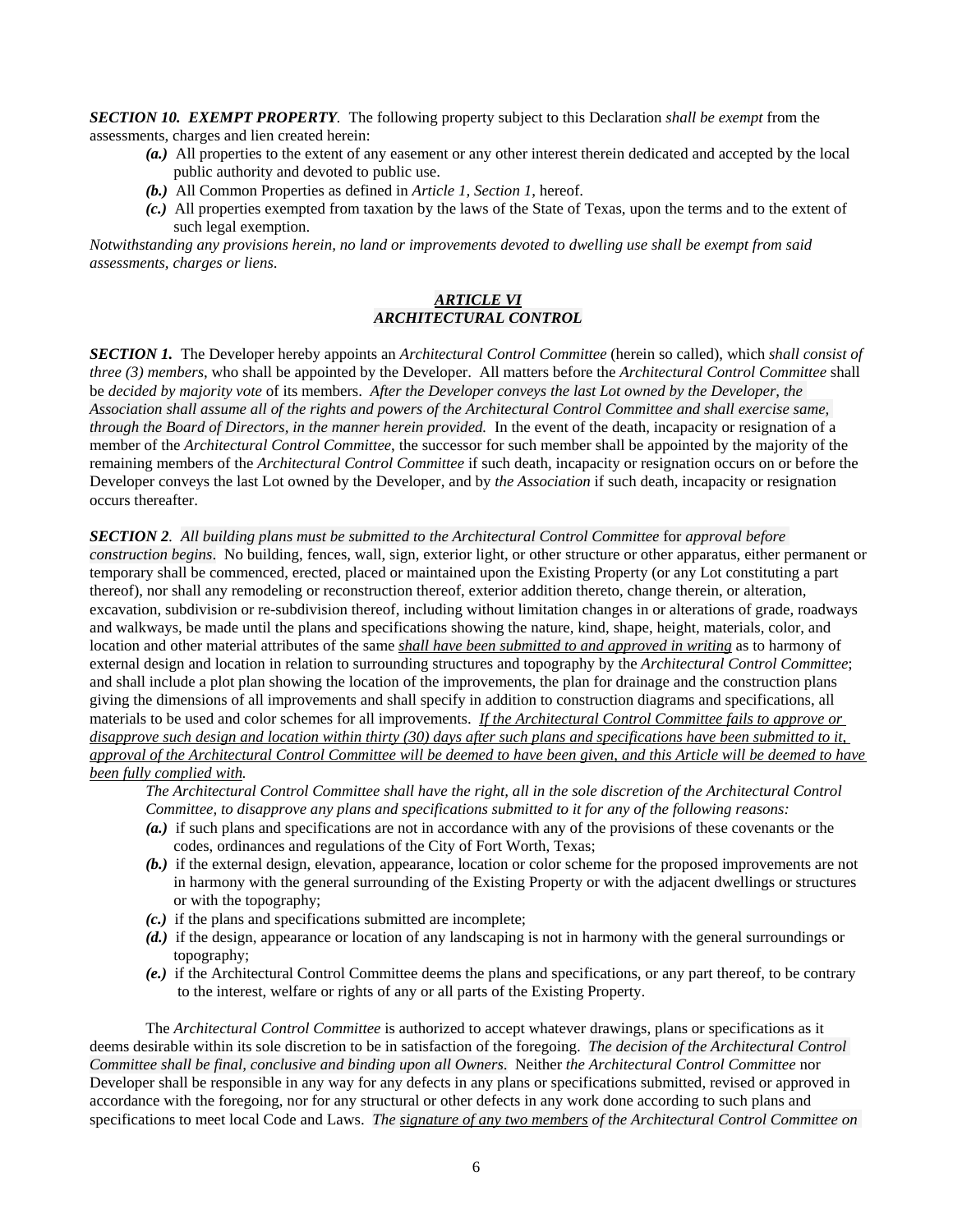*any such plans and specifications with "approved" or "disapproved" written or stamped thereon shall be prima facie evidence as to such approval or disapproval being the act of the full Architectural Control Committee.* 

### *ARTICLE VII RESTRICTIVE COVENANTS*

Each of the specifically numbered Lots shown upon any recorded residential subdivision map of The Properties (as distinguished from such land, if any, within the limits of such subdivisions which is not specifically platted and numbered as Lots) shall be impressed with the following restrictions, covenants and conditions for the purpose of carrying out a general plan of development and maintenance for continuity and conformance with the intended master plan of the premises:

- *(a.)* No dwelling, accessory structure, alterations to existing structures, fence, or landscaping shall be erected or maintained on any Lot until the plans and specifications for same have been submitted according to the current Application Procedure and approved by the *Architectural Control Committee* prior to commencement of the same.
- *(b.)* No trees shall be removed except by utility easements as required in furnishing of utility services, and no building, fence, wall, or other structure shall be commenced, erected or maintained upon The Properties, nor shall any exterior addition to or change or alteration therein be made until the details, plans and specifications showing the color, nature, kind, shape, height, materials and location of same shall have been submitted, in writing, to and approved according to the Application Procedure, as to harmony of external design and location in relation to surrounding structures and topography by the *Architectural Control Committee*.
- *(c.)* All dwellings shall be constructed to front on the street on which the Lot fronts unless any Lot in question fronts on two streets in which case the dwelling constructed on such Lot shall front, as the *Architectural Control Committee* may approve, on either of the two streets or partially on both.
- *(d.)* All dwellings and accessory structures shall be erected and maintained behind the building line shown on the lot, or as otherwise approved by the *Architectural Control Committee*.
- *(e.)* No dwelling or accessory structure shall be *erected or maintained nearer than twenty-five (25) feet* from *one side line and twenty-five (25) feet from the other side line of any Lot or as approved otherwise by the Architectural Control Committee*.
- *(f.)* The floor area (that enclosed for heating and/or air conditioning) of any Living Unit shall be not less than the following: *all lots shall contain a minimum floor area of 2,000 square feet in the Living Unit.*
- *(g.)* All dwellings shall be constructed of stone, stucco, masonry, brick, or of a glass building material of the kind usually used for outside wall construction, or of such other materials as may be approved by the *Architectural Control Committee*, to the extent of at least seventy-five percent (75%) of the area of the outside walls on the first floor. The second floor of such dwellings may be masonry or such other material as may be approved by the *Architectural Control Committee*.
- **(h.)** No fence, wall, or hedge shall be placed on any portion *of* the sites with a greater height than seven feet (7'), and no fence is permitted on any part of any Lot unless approved by the *Architectural Control Committee*. Should a hedge, shrub, tree, flower or other planting be so placed, or afterwards grown, so as to encroach upon adjoining property, such encroachment shall be removed upon request of the owner of the adjoining property or at the request of the *Architectural Control Committee*. *Note: Owners of Lot 7 through Lot 11 of Block 3 and Lot 14 through Lot 43 of Block 3 shall be required to install the three-rail vinyl fencing (the brand to be approved by the Architectural Control Committee) along the Equestrian Easement at the rear of their Lots. Owners of Lots that share property line(s) with one of the Common Areas shall be permitted to install only the three-rail vinyl fencing or wrought-iron fencing (both types to be approved by the Architectural Control Committee) on those property lines.*
- *(i.) All Lots shall be used for single-family residential purposes only*, no building shall be erected, altered, placed or permitted to remain on any lot other than one (1) detached single-family residence per lot, which residence may not exceed two and one-half (2-1/2) stories in height (excluding basements), and a private garage as provided below.
- *(j.) Each residence may be occupied by only one family consisting of persons related by blood, adoption or marriage or no more than two unrelated persons living together as a single housekeeping unit, together with any household servants.*
- *(k.) None of the Lots shall be subdivided into smaller Lots.*
- *(l.)* No animals, livestock, or poultry of any kind shall be raised, bred or kept on any Lot, except that horses, dogs, cats, or other household pets may be kept provided that they are not kept, bred, or maintained for any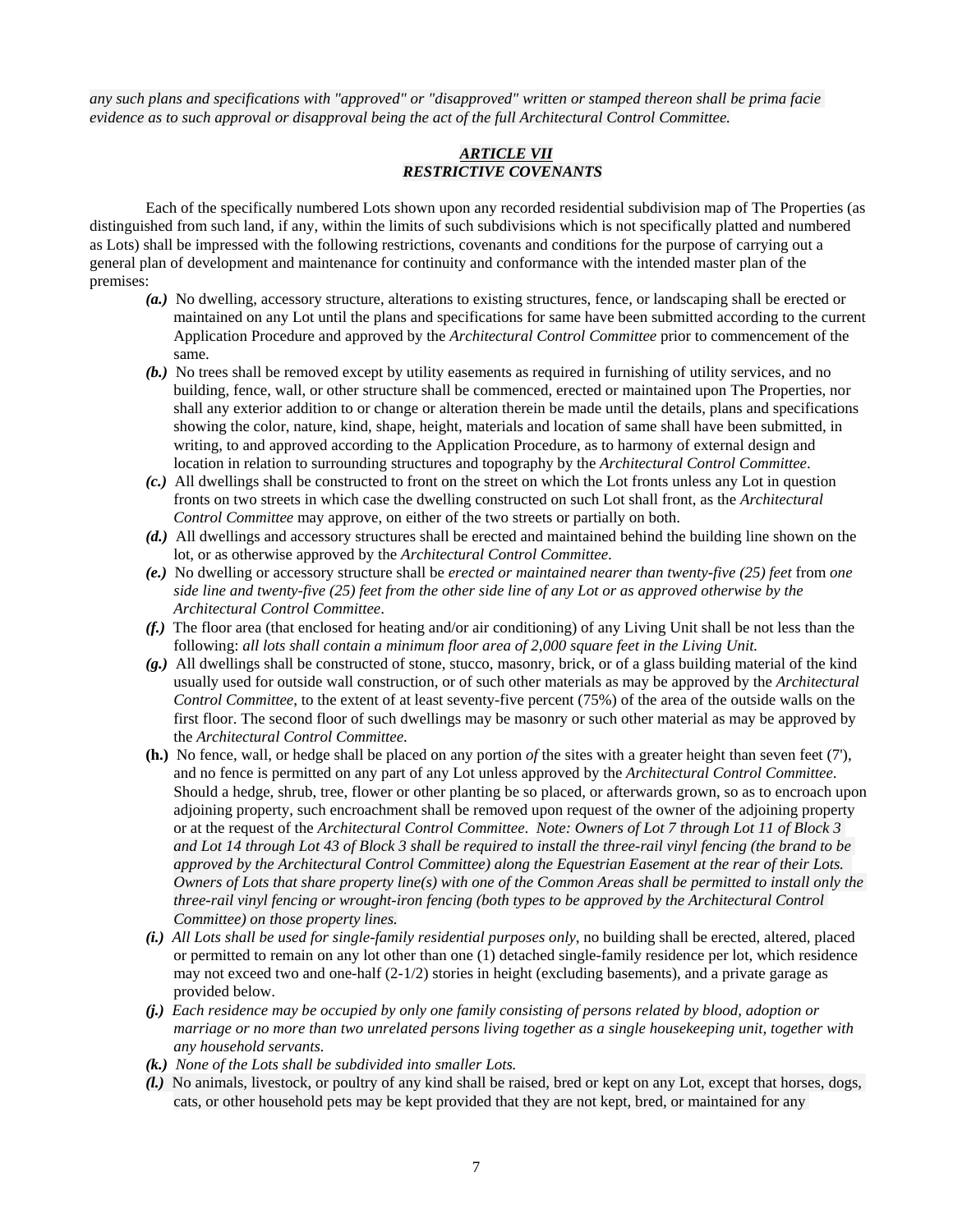commercial purpose. Two (2) horses shall be allowed per Lot, unless the Lot is larger than two (2) acres in area**, whereby four (4) horses shall be allowed.** 

- *(m.) No noxious or offensive act or activity shall be allowed upon any Lots, nor shall anything be done thereon which may become an annoyance or a nuisance to the neighborhood*.
- **(n.)** No sign shall be erected or maintained on any Lot except a "for sale" sign which sign shall not exceed fifteen (15) square feet in size, or a sign owned by the Developer or by *the Association*.
- *(o.)* The location and design of *any proposed swimming pool, including fencing*, pumps, backwash, and any other rotated paraphernalia must be approved in writing by *the Architectural Control Committee*.
- *(p.) Roofs shall be composition shingles* (*25-year guarantee minimum*), wood shingles, slate, imitation slate, or roof tiles if compatible in color and texture with the prevailing roofing of homes within The Property. Other roofing materials must be approved in advance by *the Architectural Control Committee*.
- *(q.)* No pole mast, antenna, radio, television, satellite dish or other aerial shall be erected or maintained on any Lot except as approved by *the Architectural Control Committee*.
- *(r.)* The *garage door of any house* or *residence within The Properties*, *must open to the rear or side of the house or as approved by the Architectural Control Committee.*
- *(s.)* Sporting, recreation, exercise and or play equipment, dog runs or other outdoor items shall be placed in the back yards of the Lots.
- *(t.)* A Lot or any portion of any Lot that is exposed to the public view must be maintained by The Property Owner in a neat and orderly fashion. In the event this restriction is not complied with, *the Association* has the right to cause this maintenance to be done at the expense of The Property Owner.
- *(u.) No Lot affected hereby shall be used for the dumping or storage of rubbish, trash, debris, surplus soil or rocks, etc.*
- *(v.)* No drilling, oil development operations oil refining, quarrying or mining operations of any kind shall be permitted upon or in any Lot, nor shall oil wells, tanks, tunnels, mineral excavations or shafts be permitted upon or in any Lot. No derrick or other similar structure shall be erected, maintained or permitted upon any Lot.
- *(w.)* No outbuilding, shop, trailer or residence of a temporary character shall be permitted (except as otherwise reserved as a right by the Developer). No building material of any kind shall be stored upon the lot until the owner is ready to commence improvement.
- *(x.) No boats, trailers, mobile home, camper, boat trailer or similar wheeled vehicle shall be stored* (except temporarily, not to exceed 24 hours) *nearer to the street than the front of the Living Unit situated thereon*. *No house trailer, mobile home, camper, boat trailer, or similar wheeled vehicle shall be stored or parked on any Lot except in a closed garage or within the fenced, wall or enclosed portion of such Lot* and any such fence, wall or other *enclosure shall be subject to approval by the Architectural Control Committee*.
- *(y.)* All houses and structures permitted *shall be completed within twelve (12) months from date of commencement of construction or unless otherwise extended by the Architectural Control Committee*. *No structure shall be occupied unless and until the premises are connected in a proper way with its sewage treatment system.*
- *(z.)* Specifically exempted from the provisions of this section are activities by the Developer, carried out in the regular pursuit of construction, maintenance and sales within the subdivision which exemption shall and when all development activity including sales by them are completed.
- *(aa.) No vehicle of any size which transports inflammatory or explosive or hazardous cargo may be kept in The Properties at any time*.
- *(bb.) No mailbox shall be installed without the prior approval of the Architectural Control Committee.*
- *(cc.)* The front yard of *each Lot* on *which a residential Living Unit is constructed shall contain an underground water sprinkler system* for the purpose of providing sufficient water to preserve and maintain the landscaping in a healthy and attractive condition.
- *(dd.)* Each lot on which a dwelling unit is constructed shall have landscaping in its front yard including but not limited to, shrubs flowers, trees, ground cover, grass, of a sufficient quality, quantity and design to be compatible with the intent of the Developer. *Landscaping of a Lot shall be completed within one hundred twenty (120) days after the dale on which the Living Unit is ninety percent (90%) complete.* Lot owners shall use reasonable efforts to preserve, keep and maintain the Landscaping in a healthy and attractive condition.
- *(ee.) Each Lot owner shall mow and maintain the landscaping and vegetation on his/her Lot in such a manner as to control weeds, grass and/or other unsightly growth at all times*, if after ten (10) days prior written notice and owner shall fail to *(i)* control weeds, grass and/or other unsightly growth; *(ii)* remove trash, rubble, building and construction debris; or *(iii)* exercise reasonable care or conduct to prevent or remedy an unclean, untidy or unsightly condition, then *the Association shall have the easement, authority and right to go onto said Lot for the purpose of mowing and cleaning said Lot on each respective occasion of such mowing or cleaning, and*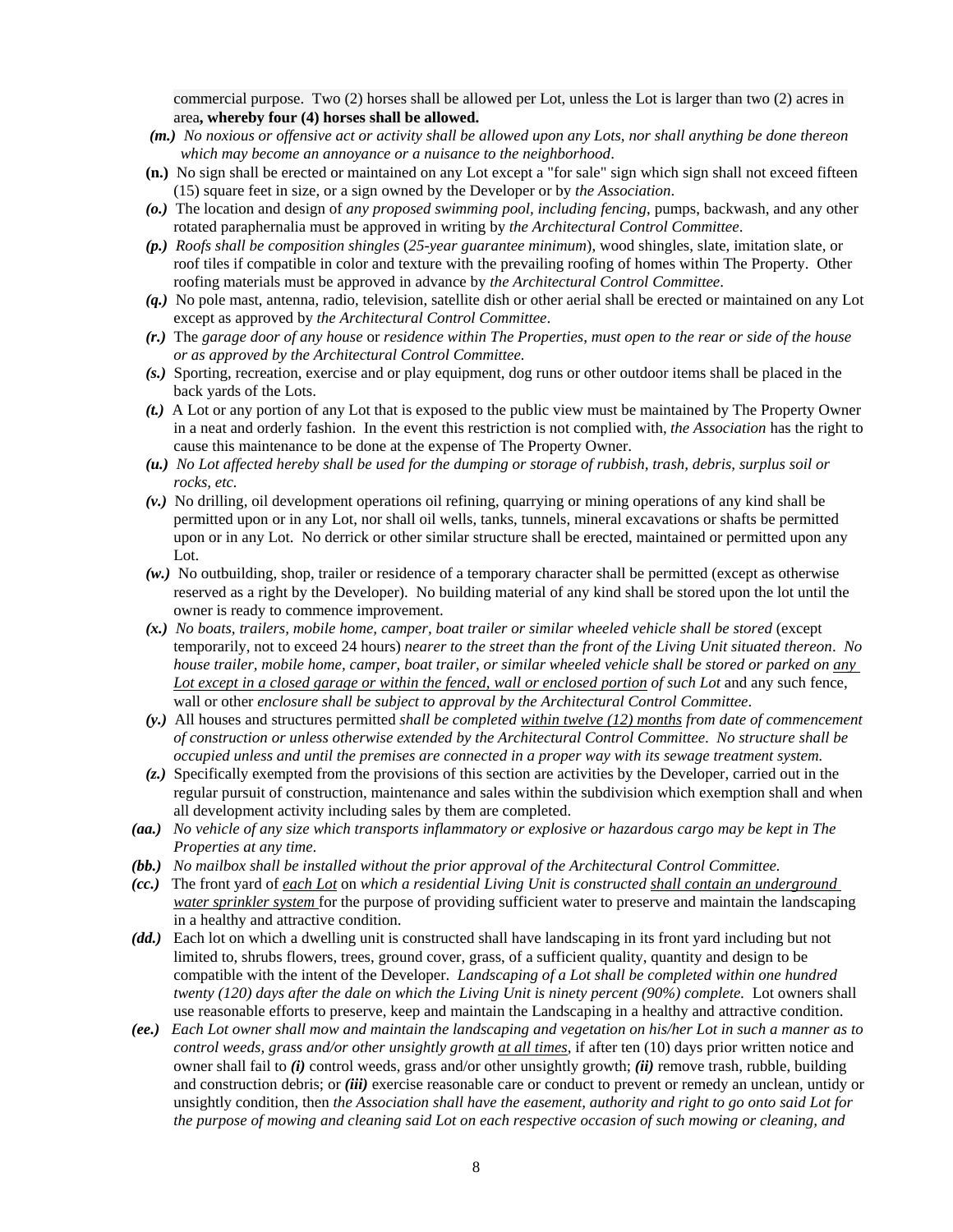*the costs thereof shall be assessed against the Lot of the offending Owner*, *who shall be given written notice thereof specifying the amount of assessment and demanding payment within thirty (30) days of said notice*. The assessments together with such interest thereon and costs of collection thereof, shall be a charge on the land and shall be a continuing lien upon each Lot against which each such assessment is made. Each such assessment, together with such interest thereon and costs of collection thereof, shall also be the continuing personal obligation of the person who was the Owner of such Lot at the time when the assessment occurred and may be enforced as set forth in *Section 9 of Article IV*, above. The lien securing any such assessment shall be subordinate and inferior to the lien of any mortgage or any renewals or extensions thereof existing prior to the assessment date.

- *(ff.)* At the time of initial construction of any Living Unit, each residential dwelling *shall include provisions* for the *installation of smoke detectors and such other safety and security devices* which, in the opinion of *the Architectural Control Committee*, are reasonably required for the individual Living Unit.
- *(gg.)* Each Lot on which a residential Living Unit is constructed *shall contain an underground aerobic-type sewage treatment system, which system shall be subject to the approval of the Architectural Control Committee*. *The Association* shall contract with an aerobic system maintenance company to provide the maintenance to all such systems.
- *(hh.) Each Owner of any Lot or dwelling unit in The Properties, shall maintain his Lot and shall construct and maintain all improvements thereon in accordance with the applicable ordinances and regulations of the City of Fort Worth, Texas*.

### *ARTICLE VIII EASEMENTS RESERVED*

- *(a.)* No shrubbery, fence, building or other permanent structure shall be erected or maintained within areas designated on any recorded plat of The Properties as utility, drainage, equestrian, or landscaping easements, except as may be approved by the Architectural Control Committee. Notwithstanding the above, at least three (3) owners have erected fences across the equestrian easement along Hicks Road, which is more particularly described as being along Lots 1-12 of Block 2 of Fossil Creek Estates, an Addition to the City of Fort Worth, Texas (the "Hicks Road Easement"). Two of the fences have been in place for more than four (4) years. Accordingly, this Second Amendment places all owners and buyers on record notice that there exists three (3) fences across the Hicks Road Easement. In addition, owners of Lots 1-12, Block 2 of Fossil Creek Estates, an Addition to Fort Worth, Texas, along Hicks Road, my now place fences or landscaping in the Hicks Road Easement, provided such fences or landscaping are first approved by the Architectural Control Committee pursuant to Article VI of the Declaration.
- *(b.)* Developer reserves for the use and benefit of the Association a perpetual easement as shown on the recorded plat of The Properties, and of such other additions as may hereafter be covered and included to this Declaration as Supplemented for the purpose of erecting a fence of reasonable height and composition. The Homeowners Association shall repair and maintain the fence as needed.

### *ARTICLE IX GENERAL PROVISIONS*

*SECTION 1. DURATION. Conditions of this Declaration* shall run with and bind the land, and shall inure to the benefit of and be enforceable by *the Association* or the Owner of any land subject to this *Declaration*, their respective legal representatives, heirs, successors and assigns for a *term of twenty-five (25) years from the date this Declaration is recorded*, after which time said covenants shall be automatically extended for successive periods of ten (10) years *unless* an instrument signed by the then *Owners of fifty-one percent (51%) of the Lots or Living Units* has been recorded, agreeing to change said restrictions, covenants and conditions in whole or in part; provided, *however, that no such agreement to change shall be effective unless made and recorded one (1) year in advance of the effective date of such change and unless written notice of the proposed agreement is sent to every Owner at least thirty (30) days in advance of any action taken.* 

*SECTION 2. RESERVED RIGHTS OF DEVELOPER.* Notwithstanding any other provision hereof, Developer reserves the right (upon application and request of the owner of any Lot) to waive, vary or amend (by an appropriate letter to that effect addressed and delivered to such applicant owner by Developer) the application of any of these covenants and restrictions to such Lot if, in the sole discretion of Developer such action be necessary to relieve hardship or permit good architectural planning to be affected. Developer also reserves the right: To redivide and replat any of The Property shown on the Plat of any Lot or Unit now or hereafter recorded for any Lot or Unit of The Properties at any time in question owned by Developer without any notice or consent of any other Owner.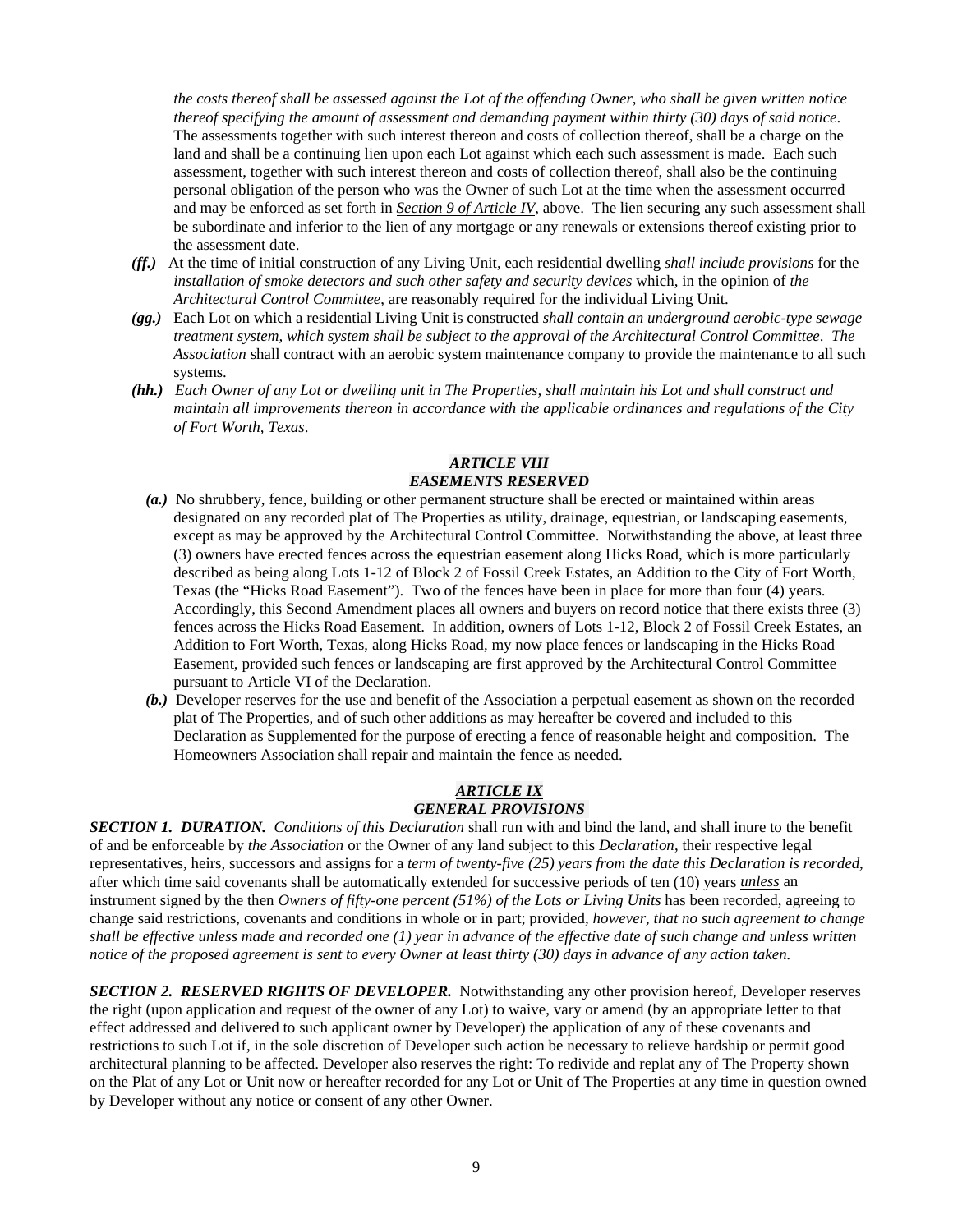*SECTION 3. SALES OFFICE.* Developer may designate the location of a Sales Office for use in offering Lots for sale, and for all purposes incident hereto. Said use is intended as temporary, and shall cease at such time as seventy five percent (75%) of the lots in all have been sold and Living Units constructed thereon, or on December 31, 1999, whichever occurs later.

*SECTION 4. INVALIDATION AND SEVERABILITY.* The invalidation by any Court of any reservation, covenant and restriction herein or in any contract or deed contained shall not impair the full force and effect of any other reservation, covenant or restriction.

*SECTION 5. ACCEPTANCE OF DECLARATION.* The provisions hereof are hereby made a part of each contract and deed in respect of any Lot to the same effect as if fully set forth therein, and each such contract and deed shall be conclusively held to be executed, delivered and accepted upon and subject to the provisions and conditions herein set forth.

*SECTION 6. INTERPRETATION. This Declaration shall be liberally construed to effectuate its purpose of creating a uniform plan for The Properties.*

*SECTION 7. OTHER COMMITTEES.* Developer may appoint a committee of one or more persons to exercise any or all of the discretionary rights and powers reserved herein to Developer.

*SECTION 8. ASSIGNMENT.* Developer may assign to any person or corporation any or all rights, powers, reservations, easements and privileges herein reserved by and to Developer and any such assignee shall have the same right to so assign.

*SECTION 9. NOTICES.* Any notice required to be sent to any Member or Owner under the provisions of this *Declaration* shall be deemed to have been properly sent when mailed postage prepaid to the last known address of the person who appears as a Member or Owner on the records of *the Association* at the time of such mailing.

**SECTION 10. ENFORCEMENT: ATTORNEY'S FEES.** Enforcement of these restrictions, covenants and conditions shall be by any proceeding at law or in equity against any person or persons violating or attempting to violate any of such restrictions, covenants and conditions, either to restrain violation or to recover damages and against the land to enforce any lien created by these covenants, and failure by *the Association* or any Owner to enforce any restriction, covenant or condition herein contained shall in no event be deemed a waiver of the right to do so thereafter. If any controversy, claim, or dispute arises relating to this Instrument, its breach or enforcement, the prevailing party shall be entitled to recover from the losing party reasonable expenses, attorney's fees, and court costs.

*SECTION 11. AMENDMENTS.* Notwithstanding anything herein above, Developer, at its sole discretion, *may amend or change these covenants and restrictions with the consent of at least fifty-one percent (51%) of the outstanding votes of the Association.* 

**SECTION 12. RULES AND REGULATIONS.** Developer may adopt certain reasonable rules and regulations, together with sanctions for the violation thereof, to insure maintenance of the character and quality of Fossil Creek Estates in harmony with the guidelines set forth in these Restrictive Covenants and Conditions. From time to time, the Association may amend or vary such rules and regulations according to the Bylaws of the Association.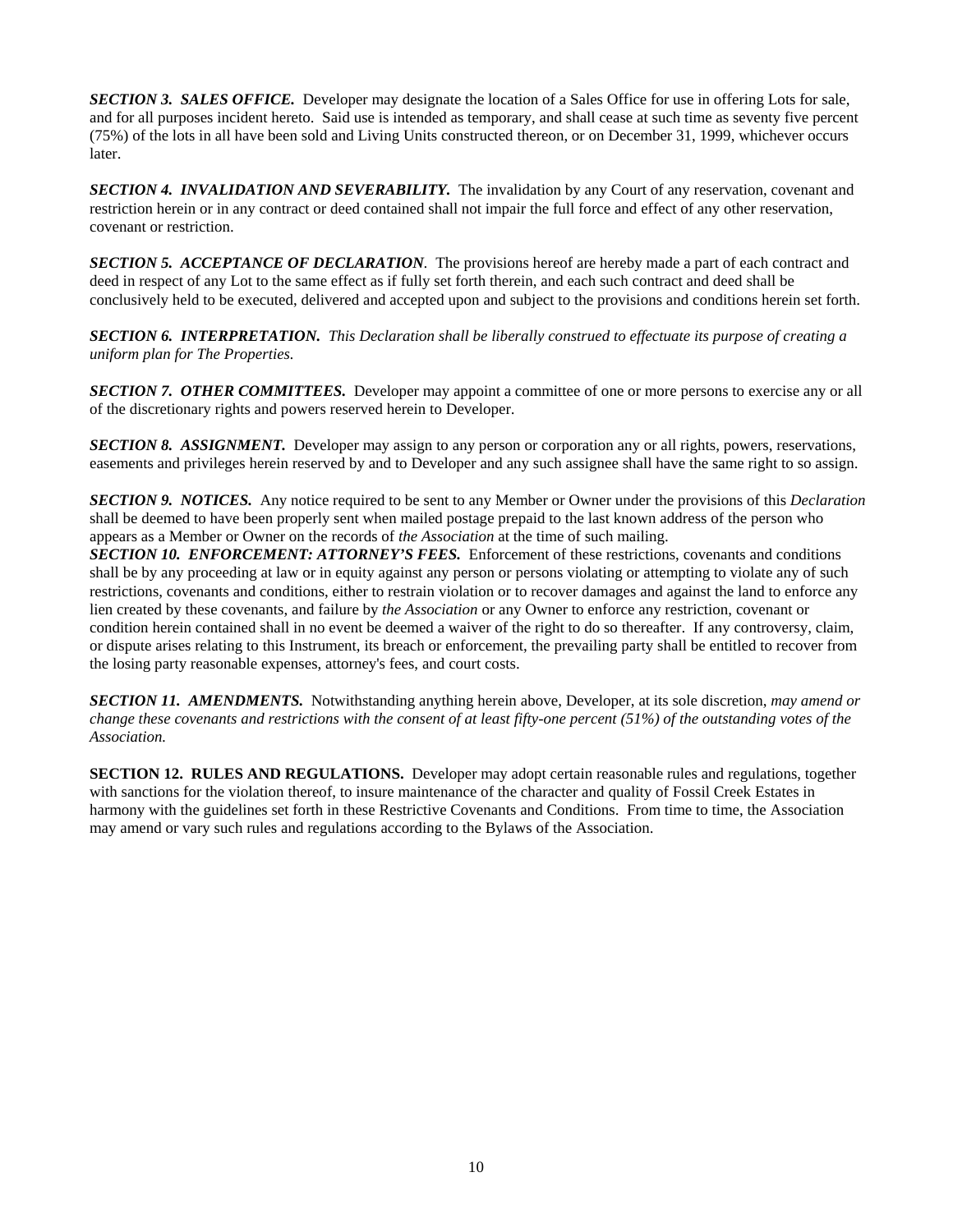#### *EXHIBIT A: ADDENDUM – Known as "Existing Property"*

*Part of the J. HIBBINS SURVEY, Abstract No. 639*, situated about 11 miles North 17 1/2 degrees West from the courthouse of Tarrant County, Texas; and embracing all the 377-409/1000 acres tract described in the *deed to Mary*  Pauline Bennett, Individually and as Independent Executrix of the Estate of Jerrell Bennett, deceased, Lee Wall Bennett *and Jerrell Bennett, Jr.* recorded in Volume 10338, page 345 of the Tarrant County Deed Records.

*Beginning* at the northeast comer of the said *Hibbins Survey* and the southeast corner of the *J. Highland Survey*, *Abstract No. 752* in the west line of the *H. Robertson Survey, Abstract No. 1259* for the northeast corner of the said 377- 409/1000 acres tract from which a 7/8" iron recovered bears South 20 degrees-47 minutes west 3I-9/10 feet.

*Thence* South no degrees-08 minutes-26 seconds East, along the cast line of said *Hibbins Survey* and the said west line of *Robertson Survey* for the cast line of said 377-409/1000 acres tract in County Road No. 4108 (Wagley-Robertson Road), 3893-60/1000 feet to the southeast comer of said 377-409/1000 acres tract from which a 1" iron recovered bears South 89 degrees-54 minutes West 11-1/10 feet.

*Thence* South 89 degrees-54 minutes West, along the south line of said 377-409/1000 acres tract, 4031-46/100 feet to a 1" iron recovered is the east line of Tract 1 described in the deed to Defense Plant Corporation recorded in Volume 1678, Page 412 of the said Deed Records for the southerly southwest corner of said 377-409/1000 acres tract.

*Thence* Northerly along the said east line of Tract No.1, to and along the cast line of the 236-11/100 acres tract described in the *deed to Pettibone* recorded is Volume 4418, Page 159 of the said Deed Records for the westerly line of said 377-409/1000 acres tract:

North 1 degrees-25 minutes-55 seconds West 231-67/100 feet to a 1" iron recovered;

South 88 degrees-07 minutes-37 seconds West 150 feet to the southeast corner of said 236-11/100 acres tract from which a 1" iron rod found bears South 62 degrees-24 minutes West 2-09/100 feet;

North 01 degrees-28 minutes West 585-35/100 feet to a 5/8"iron set

North 01 degrees-21 minutes-18 seconds West 1388-81/100 feet to a 1" iron recovered for the northeast corner of said Tract No.1 and said 236-11/100 acres tract and southeast comer of the 211-67/100 acres tract described in the *deed to Bernard Cardwell Williams, Sr*., et al recorded in Volume 5936, Page 804 of the said Deed Records.

*Thence* North 01 degrees-17 minutes West, generally along a fence and the cast line of the said 211-67/100 acres tract for the west line of said 377-409/1000 acres tract, 1707-78/100 feet to the north line of said *Hibbins Survey* and south line of said *Highland Survey* for the northeast corner of said 211-67/100 acres tract and northwest comer of said 377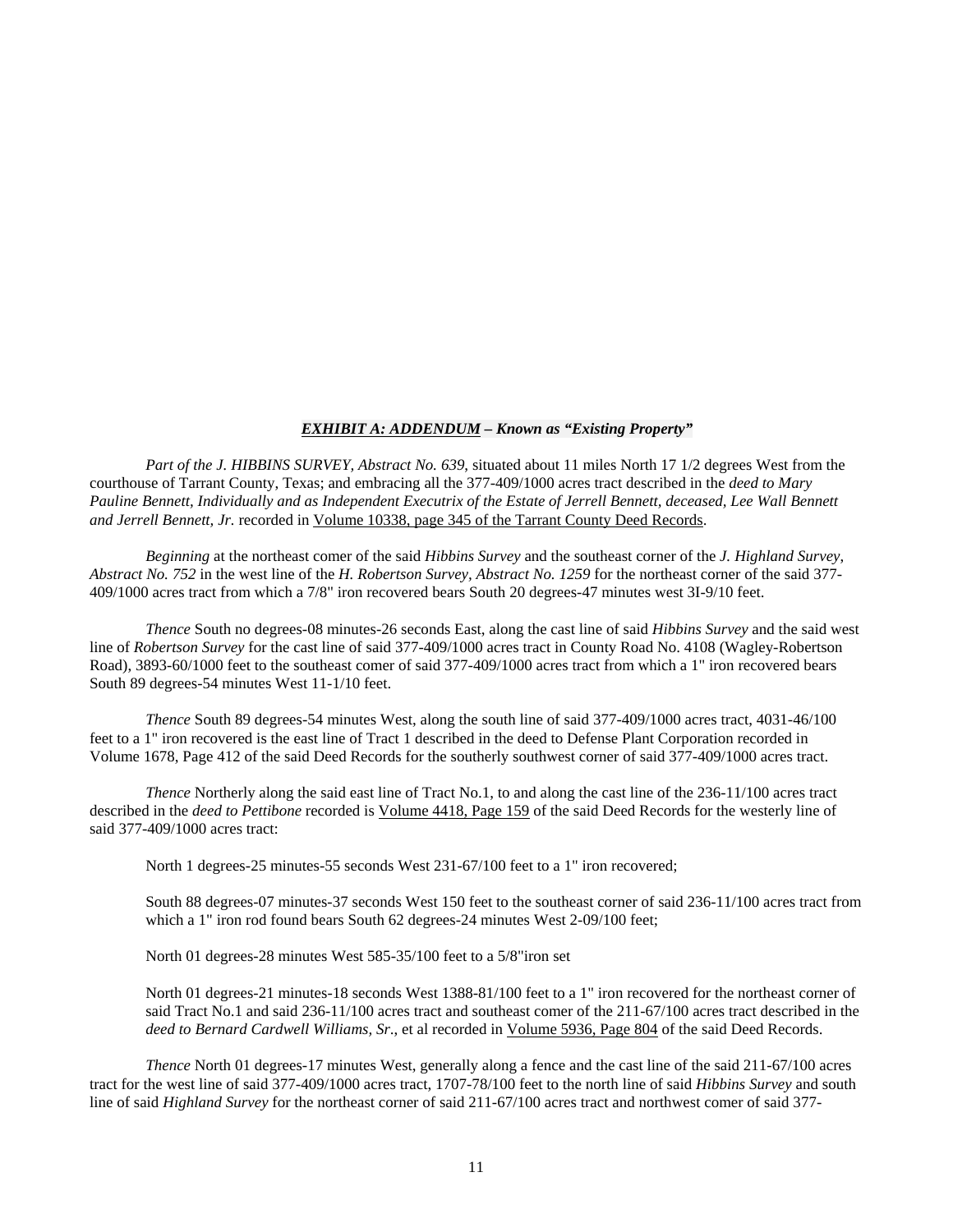009/1000 acres tract County Road No. 4005 (Hicks Road) from which a 5/8" iron recovered beats South 01 degrees-17 minutes East 32-12/100 feet and the northwest comer of said *Hibbins Survey* bears 992-1/10 feet.

*Thence* South 89 degrees-54 minutes-21 seconds East, along the said north line of Hibbins Survey and said south line of Highland Survey for the north line of said 377-409/1000 acres tract in said County Road, 4263-69/100 feet to the place of beginning and containing 377-440/1000 aces of which 4-027/1000 acres are within said County roads, leaving 373-413/1000 acres, more or less, exclusive of said Roads.

#### *Now platted into*:

Lots 1-27, Block 1; Lots 1-25, Block 2; Lots 1-50, Block 3 and Lot 1, Block 4, FOSSIL CREEK ESTATES, and Addition to Tarrant County, Texas, according to the plat recorded in Cabinet A, Slide 3523, Plat Records, Tarrant County, Texas

Also known as Lots 1-27, Block 1; Lots 1-25, Block 2; Lots 1-50, Block 3; and Lot 1, Block 4 of FOSSIL CREEK ESTATES, an Addition to the City of Fort Worth, Texas.

| D198274076                                                       |                 |         |                           |       |       |         |
|------------------------------------------------------------------|-----------------|---------|---------------------------|-------|-------|---------|
| <b>FOSSIL ESTATES PARTNERS LTD</b>                               |                 |         |                           |       |       |         |
| 920 S MAIN STREET #170                                           |                 |         |                           |       |       |         |
| <b>GRAPEVINE TX 76051</b>                                        |                 |         |                           |       |       |         |
| * WARNING - THIS IS PART OF THE OFFICIAL RECORD - DO NOT DESTROY |                 |         |                           |       |       |         |
| INDEXED - TARRANT COUNTY TEXAS                                   |                 |         |                           |       |       |         |
| SUZANNE HENDERSON - COUNTY CLERK                                 |                 |         |                           |       |       |         |
| <b>OFFICIAL RECEIPT</b>                                          |                 |         |                           |       |       |         |
| T0: FOSSIL ESTATES PARTNERS, LTD                                 |                 |         |                           |       |       |         |
| <b>RECEIPT NO.</b>                                               | <b>REGISTER</b> |         | RECD-BY PRINTED DATE TIME |       |       |         |
| 199060576                                                        | DR91            | T025567 | 11/23/98                  | 13:58 |       |         |
|                                                                  |                 |         |                           |       |       |         |
| <b>INSTRUMENT</b>                                                | <b>FEECD</b>    |         | <b>INDEXED</b>            |       | TIME  |         |
| 1 D198274076                                                     | WD              |         | 981123                    |       | 13:58 | CK 1274 |
| TOTAL DOCUMENTS: 01                                              |                 | FEES:   | \$31.00                   |       |       |         |
| <b>TOTAL PAGES: 14</b>                                           |                 |         |                           |       |       |         |

BY: \_\_\_\_\_\_\_\_\_\_\_\_\_\_\_\_\_\_\_\_\_\_\_\_\_\_\_\_\_\_\_\_\_(signature on original document)

**ANY PROVISION WHICH RESTRICTS THE SALE RENTAL OR USE OF THE DESCRIBED REAL PROPERTY BECAUSE OF COLOR OR RACE IS INVALID AND UNENFORCEABLE UNDER FEDERAL LAW.**

> **EXECUTED this 23rd day of November 1998**  Fossil Estates Partners, Ltd, Owner of 24 Lots

By: General Partner: Real Capital Corporation, a Texas corporation

By: \_\_\_\_\_\_\_\_\_\_\_\_\_\_\_\_\_\_\_\_\_\_\_\_\_\_\_\_\_\_\_\_\_\_\_\_\_\_\_\_ (signature on original document) Richard A. Myers, President

**STATE OF TEXAS } COUNTY OF DENTON }** 

 This Declaration of Restrictions, Covenants and Conditions of Fossil Creek Estates was acknowledged before me on the 23rd day of November 1998, by Richard A. Myers, President of Realty Capital Corporation, a Texas corporation, General Partner of Fossil Estates Partners, Ltd., a Texas limited partnership on behalf of said partnership.

\_\_\_\_\_\_\_\_\_\_\_\_\_\_\_\_\_\_\_\_\_\_\_\_\_\_\_\_\_\_\_\_\_\_\_\_\_\_\_\_\_\_\_\_\_\_\_\_\_(signature on original document)

SUZANNA LOFTIS/NOTARY PUBLIC IN AND FOR THE STATE OF TEXAS/ my commission expires: 7-21-01 Bearer's Stamp: Notary's printed name: SUZANNA LOFTIS, NOTARY PUBLIC, STATE OF TEXAS/Comm.Exp.07-21-2001

**EXECUTED this 23rd day of November, 1998**

Maverick Homes, Inc., Owner of 9 Lots.